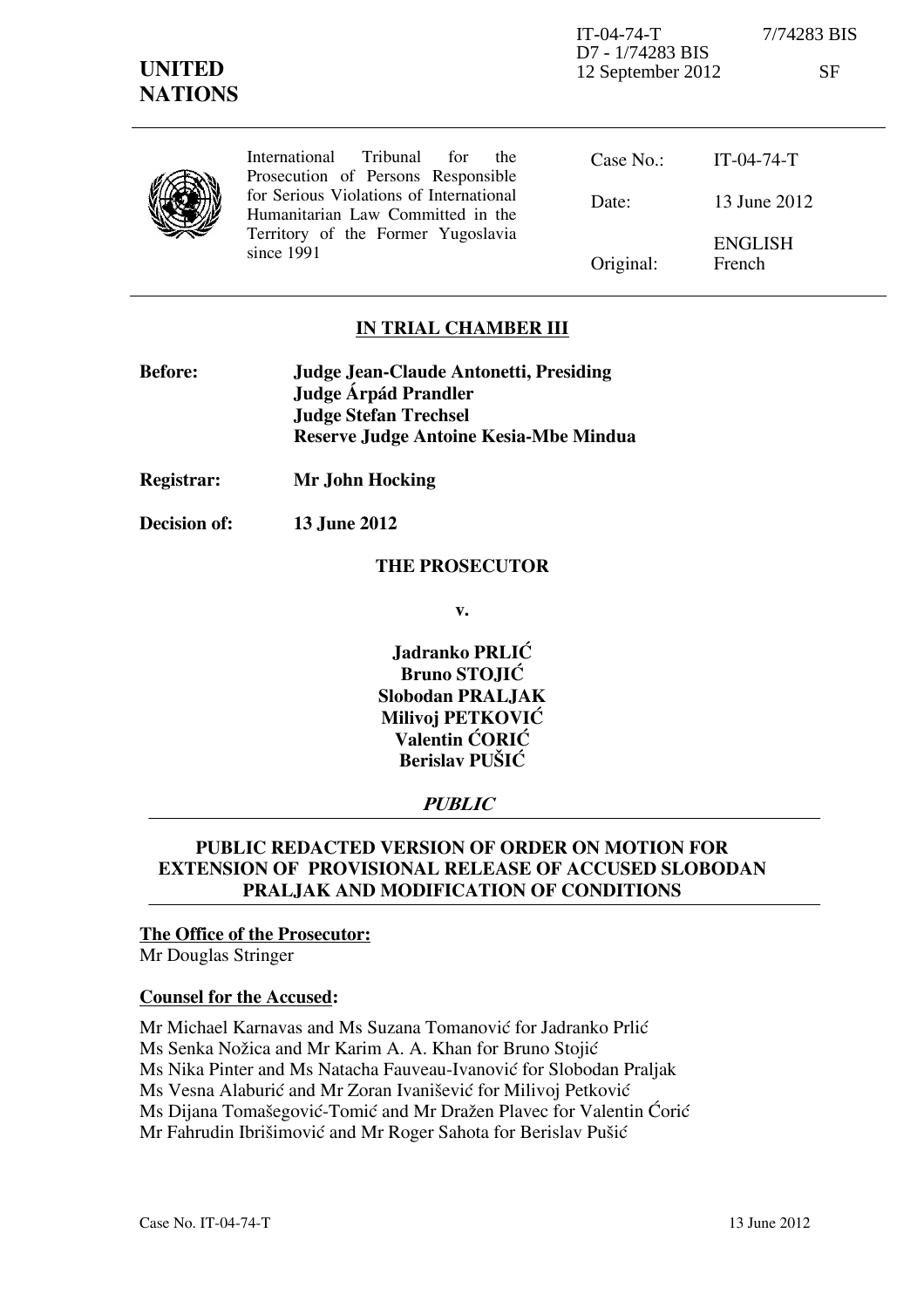**TRIAL CHAMBER III** ("Chamber") of the International Tribunal for the Prosecution of Persons Responsible for Serious Violations of International Humanitarian Law Committed in the Territory of the Former Yugoslavia since 1991 ("Tribunal");

**SEIZED** of "Slobodan Praljak's Motion for Extension of Provisional Release and Modification of Conditions", filed as a confidential document by Counsel for the Accused Slobodan Praljak ("Praljak Defence"; "Accused Praljak") on 30 May 2012, with three confidential and *ex parte* annexes ("Motion") and in which the Praljak Defence asks the Chamber to: (1) extend the provisional release of the Accused Praljak for [REDACTED];<sup>1</sup> (2) allow him to reside [REDACTED] for  $[REDACTED]$ ; and (3) alternatively, to extend the provisional release of the Accused Praljak under the same conditions as those defined in the initial decision,<sup>3</sup>

**NOTING** the "Addendum to Slobodan Praljak's Motion for Extension of Provisional Release and Modification of Conditions with Confidential Annex", filed as a confidential document by the Praljak Defence on 1 June 2012 ("Addendum"), in which it discloses to the Chamber a letter from the Ministry of Justice of the Republic of Croatia dated 24 May  $2012<sup>4</sup>$ 

**NOTING** the "Prosecution Response to Slobodan Praljak's Motion for Extension of Provisional Release and Modification of Conditions", filed as a confidential and *ex parte* document by the Office of the Prosecutor ("Prosecution") on 7 June 2012 ("Response"),<sup>5</sup> in which it opposes the extension of the provisional release of the Accused Praljak for a period of  $[REDACTED]$ <sup>6</sup> and the modification of the conditions with respect to his place of residence.<sup>7</sup>

 $<sup>1</sup>$  Motion, paras 5, 10 and 21.</sup>

<sup>2</sup> Motion, paras 6, 11-14 and 16-21.

<sup>&</sup>lt;sup>3</sup> Motion, para. 22.

<sup>&</sup>lt;sup>4</sup> Confidential annex to the Addendum (Letter from the Ministry of Justice of the Republic of Croatia dated 24 May 2012).

<sup>&</sup>lt;sup>5</sup> The Chamber notes that the Prosecution filed an initial version (confidential) of the Response on 6 June 2012 and a new version (confidential and *ex parte*) on 7 June 2012. It also notes that the filing of the new version became necessary because of a technical error in the first version. Consequently, it considers that this Response was filed within the time-limit set by the Chamber in the confidential and *ex parte* Annex 1 to the Decision of 30 November 2011.

<sup>&</sup>lt;sup>6</sup> Response, paras 1 to 4 and 10 to 13.

<sup>7</sup> Response, paras 1, 5 to 9.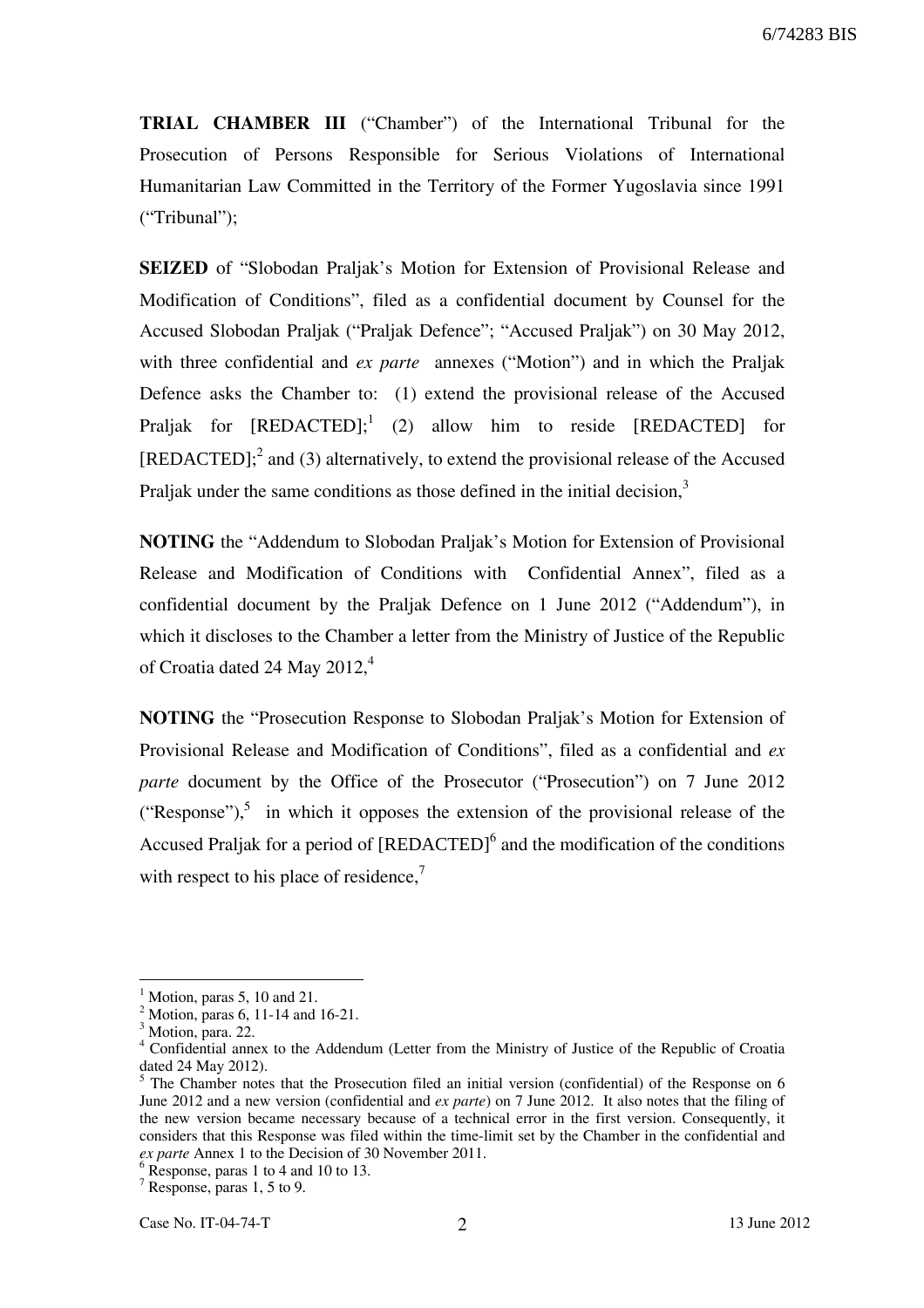**NOTING** the "Decision on Slobodan Praljak's Motion for Provisional Release", filed as a confidential and *ex parte* document on 30 November 2011 ("Decision of 30 November 2011"), in which the Chamber granted provisional release to the Accused Praljak in Zagreb, Republic of Croatia, [REDACTED] and in which the Chamber assigned to the provisional release certain conditions relating to residence and surveillance, among others, $8<sup>8</sup>$ 

**NOTING** the "Decision on Motion for Extension of Provisional Release of Accused Slobodan Praljak and Modification of Conditions", rendered as a confidential and *ex parte* document on 8 March 2012 ("Decision of 8 March 2012"), in which the Chamber granted an extension of the provisional release of the Accused Praljak in Zagreb, Republic of Croatia, for [REDACTED], until [REDACTED], on the same conditions as those established in the Decision of 30 November 2011.<sup>9</sup>

**CONSIDERING** that, in the Motion, the Praljak Defence requests an extension of the provisional release of the Accused Praljak for [REDACTED] under the arrangement it seeks or, alternatively, under the same conditions as those defined in the Decision of 30 November  $2011$ ;<sup>10</sup> that, in this respect, the Ministry of Justice of the Republic of Croatia has renewed its guarantees for the return of the Accused Praljak, $11$ 

**CONSIDERING**, furthermore, that in the Motion, the Praljak Defence asks for a modification of his place of residence during his provisional release [REDACTED], and permission to travel to [REDACTED], and bases this request on [REDACTED] and [REDACTED],<sup>12</sup>

**CONSIDERING**, on the one hand, that the Praljak Defence claims that: (1)  $[REDACTED]^{13}$  and (2)  $[REDACTED]^{14}$ 

<sup>8</sup> Confidential and *ex parte* Annex 2 to the Decision of 30 November 2011.

<sup>&</sup>lt;sup>9</sup> Decision of 8 March 2012, pp. 8 and 9. The Chamber notes that the appeal lodged on 15 March 2012 as a public document by the Prosecution against this Decision, "Prosecution Appeal of *Décision portant sur la demande de prolongation de la mise en liberté provisoire et de modifications des conditions assorties à la mise en liberté provisoire de l'Accusé Slobodan Praljak*", is still pending before the Appeals Chamber.

 $\overline{1}$  Motion, paras 21 and 22.

<sup>&</sup>lt;sup>11</sup> Confidential annex to the Addendum (Letter from the Ministry of Justice of the Republic of Croatia dated 24 May 2012).

Motion, paras 12 to 14.

<sup>&</sup>lt;sup>13</sup> Motion, para 16 and confidential and *ex parte* Annex 2 [REDACTED].

 $14$  Motion, paras 14 and 17.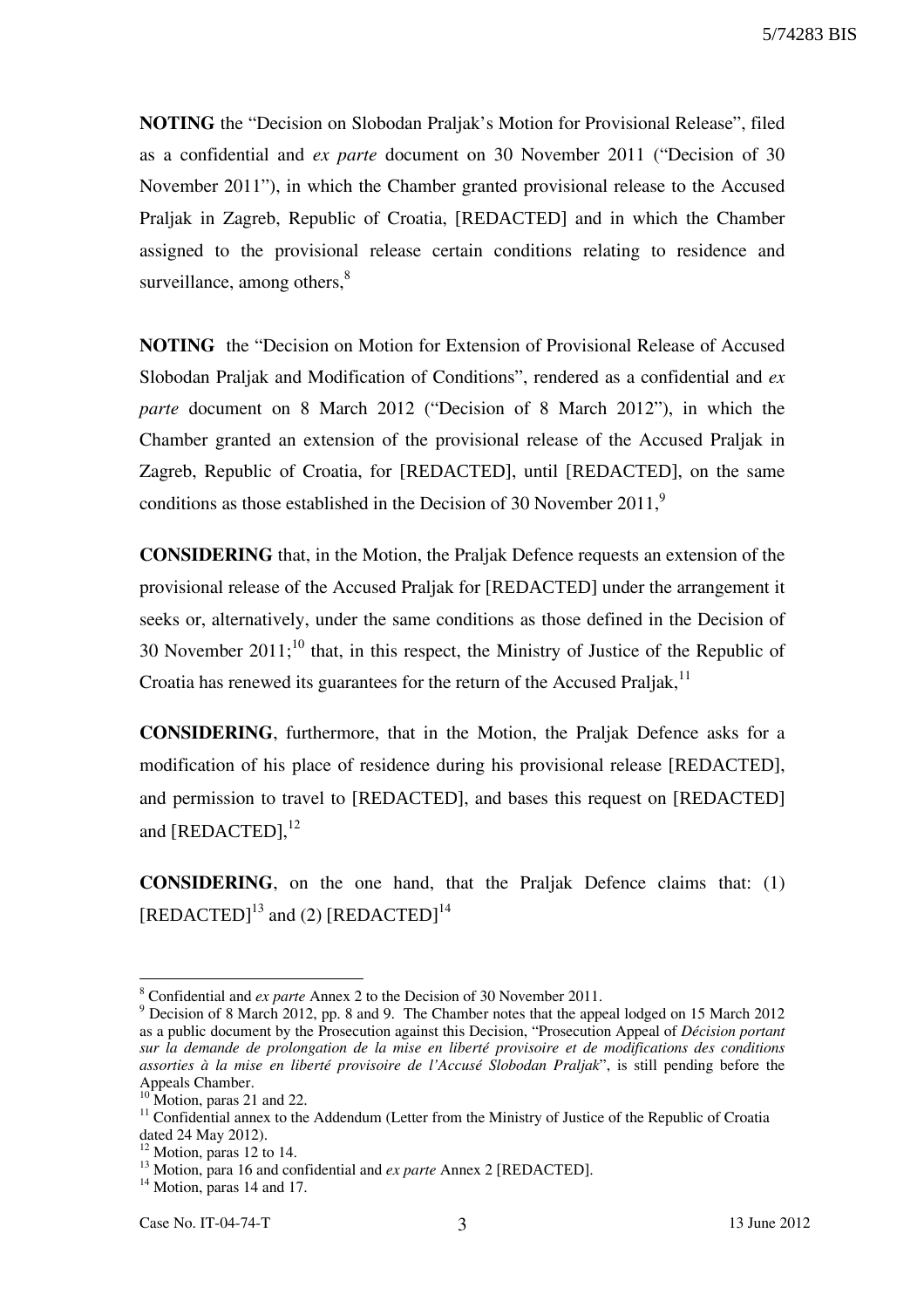4/74283 BIS

**CONSIDERING**, on the other hand, that the Praljak Defence claims that: (1)  $[REDACTED]^{15}$  (2)  $[REDACTED]^{16}$  and (3)  $[REDACTED]^{17}$ 

**CONSIDERING** that the Praljak Defence requests, alternatively, an extension of the provisional release of the Accused Praljak for [REDACTED] under the same conditions as those defined in the Decision of 30 November  $2011$ ,  $^{18}$ 

**CONSIDERING** that, in the Response, the Prosecution opposes the extension of the provisional release of the Accused Praljak for [REDACTED] on the ground that the Motion is not justified since the Praljak Defence is simply reiterating the arguments that substantiated its first motion and that, consequently, the Chamber is not able to exercise its discretion and to determine whether the requested extension of provisional release respects the proportionality requirement.<sup>19</sup>

**CONSIDERING** that the Prosecution, moreover, maintains that according to the regime established by the Trial Chamber and approved by the Appeals Chamber, provisional release of the Accused is virtually automatic unless he violates the conditions of his provisional release; that the Chamber is simply extending the provisional release of the Accused without him having to return to the United Nations Detention Unit ("UNDU"); that the Chamber, therefore, is no longer evaluating whether the Accused will return to the UNDU when it orders him to do so; that the Chamber is simply confirming that the conditions of the provisional release imposed six months ago continue to be observed, which cannot replace an assessment of the flight risk; that the fact that the conditions of provisional release were respected does not represent a way of assessing the flight risk and that with every extension of provisional release, it becomes more difficult for the Chamber to make this assessment:<sup>20</sup>

**CONSIDERING** that with regard to the request for modification of the place of residence, the Prosecution maintains that, in its Decision of 8 March 2012, the Chamber already denied an identical motion of the Praljak Defence [REDACTED]; that this is, therefore, a request for reconsideration for which the requirements have

<sup>&</sup>lt;sup>15</sup> Motion para. 18.

<sup>16</sup> Motion, para 18 and confidential and *ex parte* Annex 3 ([REDACTED]).

<sup>&</sup>lt;sup>17</sup> Motion, paras 17 and 18.

<sup>&</sup>lt;sup>18</sup> Motion, para. 22.

<sup>&</sup>lt;sup>19</sup> Response, paras 2 to 4.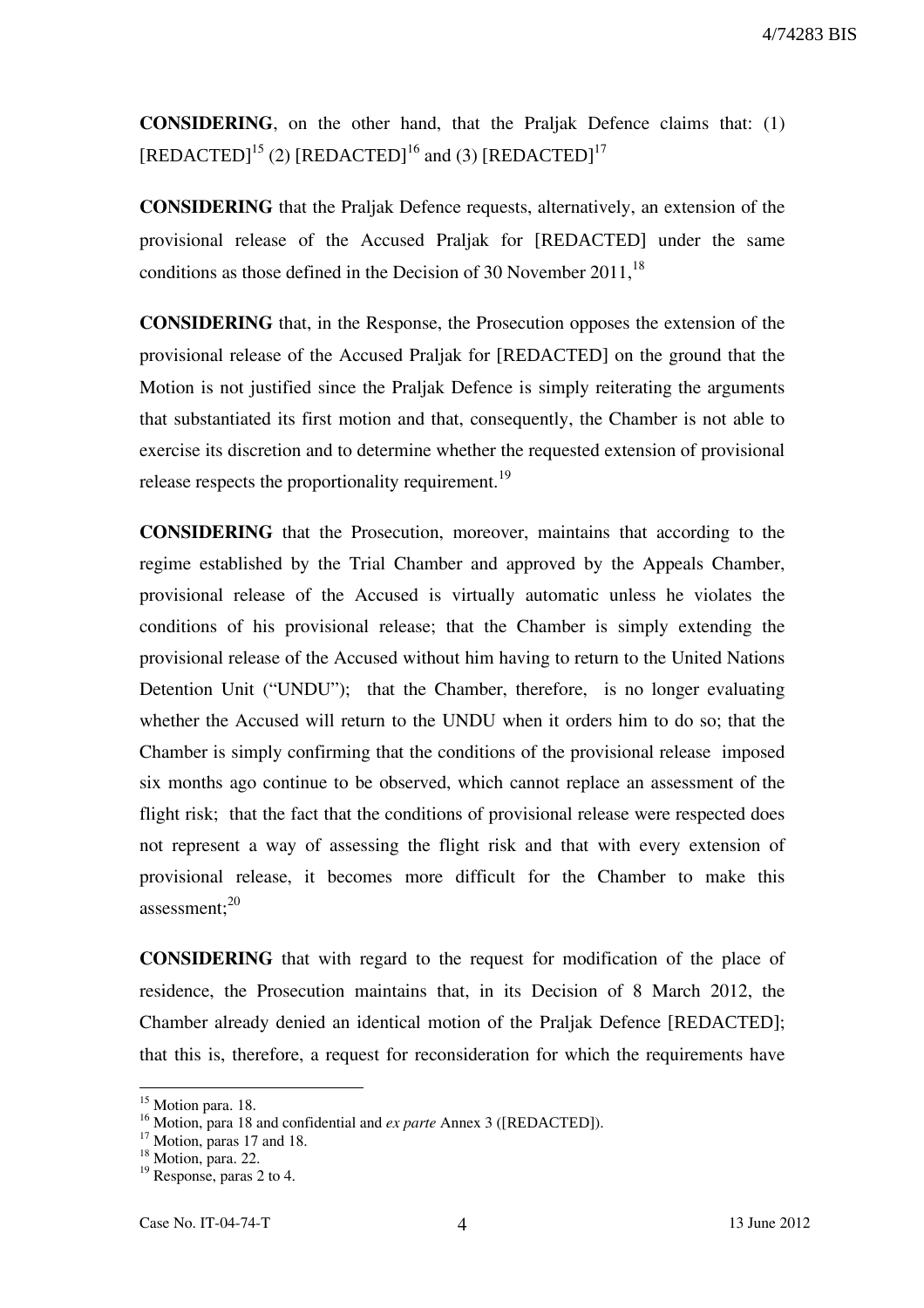not been met and that [REDACTED] grounds raised by the Praljak Defence are not convincing, $^{21}$ 

**CONSIDERING** that the Chamber finds that the Ministry of Justice of the Republic of Croatia provided guarantees in a letter of 24 May 2012 that, should the Accused Praljak be granted provisional release by the Chamber, he would not influence or endanger victims, witnesses or others during his provisional release and would return to The Hague on the date ordered by the Chamber,  $2^2$ 

**CONSIDERING** that the Chamber finds in light of the reports submitted by the Croatian authorities pursuant to the decisions of 30 November 2011 and 8 March 2012 that the Accused Praljak respected the conditions of his provisional release,

**CONSIDERING** that the Chamber is not persuaded by the Prosecution's argument that an extension of the provisional release would be a factor that increases the flight risk of the Accused; $^{23}$  that the Chamber notes in this respect that the Prosecution does not provide any evidence or indicia of flight risk of the Accused Praljak,

**CONSIDERING** that the Chamber is of the opinion that respecting the conditions of the provisional release and the guarantees provided by the Republic of Croatia for each motion requesting an extension of the provisional release are sufficient to assess whether the requirements under Rule 65 (B) of the Rules have been met,

**CONSIDERING** that, in view of the above, the Chamber is convinced that, should the provisional release of the Accused Praljak be extended, he would return to the UNDU; that he would not pose a danger to the victims, witnesses or others and, consequently, that the conditions under Rule  $(65 \text{ (B)})$  of the Rules have been met.

**CONSIDERING** that, with respect to the request of the Praljak Defence for a modification of the conditions of the provisional release of the Accused Praljak, the Chamber deems, contrary to what the Prosecution argues,  $2<sup>4</sup>$  this does not constitute a request for reconsideration since it is included in a new motion for an extension of the

1

<sup>20</sup> Response, paras 10 to 13.

 $21$  Response, paras 5 to 9.

<sup>&</sup>lt;sup>22</sup> Confidential annex to the Addendum (Letter of the Ministry of Justice of the Republic of Croatia dated 24 May 2012).

 $23$  Response, paras 10 to 12.

 $24$  Response, paras 5 to 9.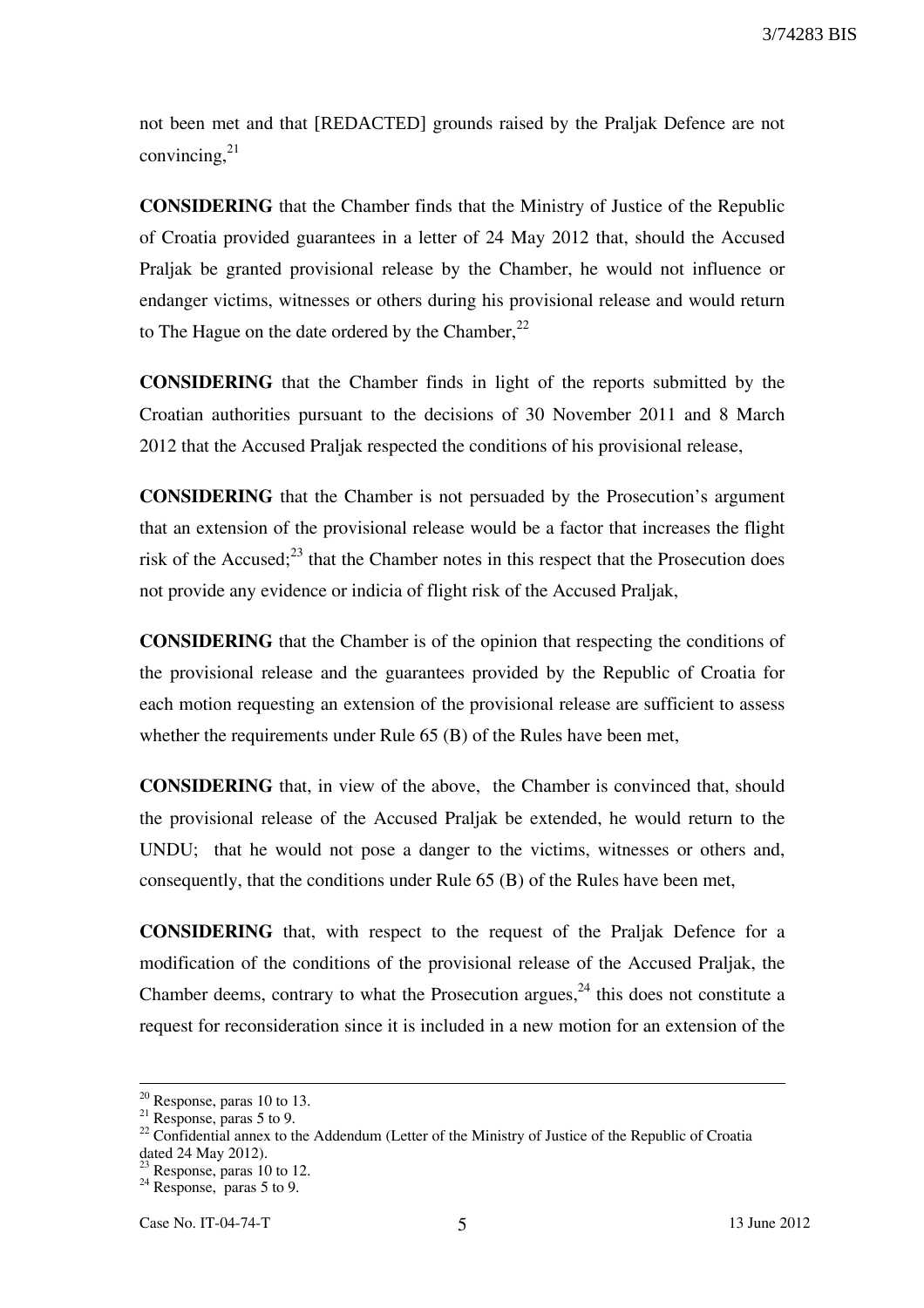provisional release and that the Chamber must examine the arguments of the Praljak Defence in light of these new circumstances,

**CONSIDERING** that the Chamber recalls in this respect that the aim of the conditions imposed on the Accused Praljak is not only to ensure that he will not endanger victims or witnesses and will return to the UNDU as soon as the Chamber so orders, but also to eliminate the impact his release could have on the victims of the crimes alleged in this case, $^{25}$  and that the Chamber would therefore not relax them without a sufficiently important ground,

**CONSIDERING** that the Chamber deems that the [REDACTED] grounds raised by the Praljak Defence are not sufficiently important to relax these conditions, in particular since the Accused did not show that the treatment recommended to him is not available in Zagreb,

**CONSIDERING**, consequently, that the Chamber decides that it is not appropriate to modify the conditions of the provisional release of the Accused Praljak,

**CONSIDERING** that the Chamber, consequently, deems that an extension of the provisional release of the Accused Praljak for [REDACTED] and under the same conditions as those imposed in the Decision of 30 November 2011, in particular with regard to his place of residence, allows the Chamber to keep control over the progress of the said provisional release,

## **FOR THE FOREGOING REASONS**,

**PURSUANT TO** Rule (65) of Rules,

**PARTIALLY GRANTS** the Motion,

**ORDERS** the extension of the provisional release of the Accused Praljak until [REDACTED],

 $25$  Decision of 8 March 2012, pp. 7 and 8.